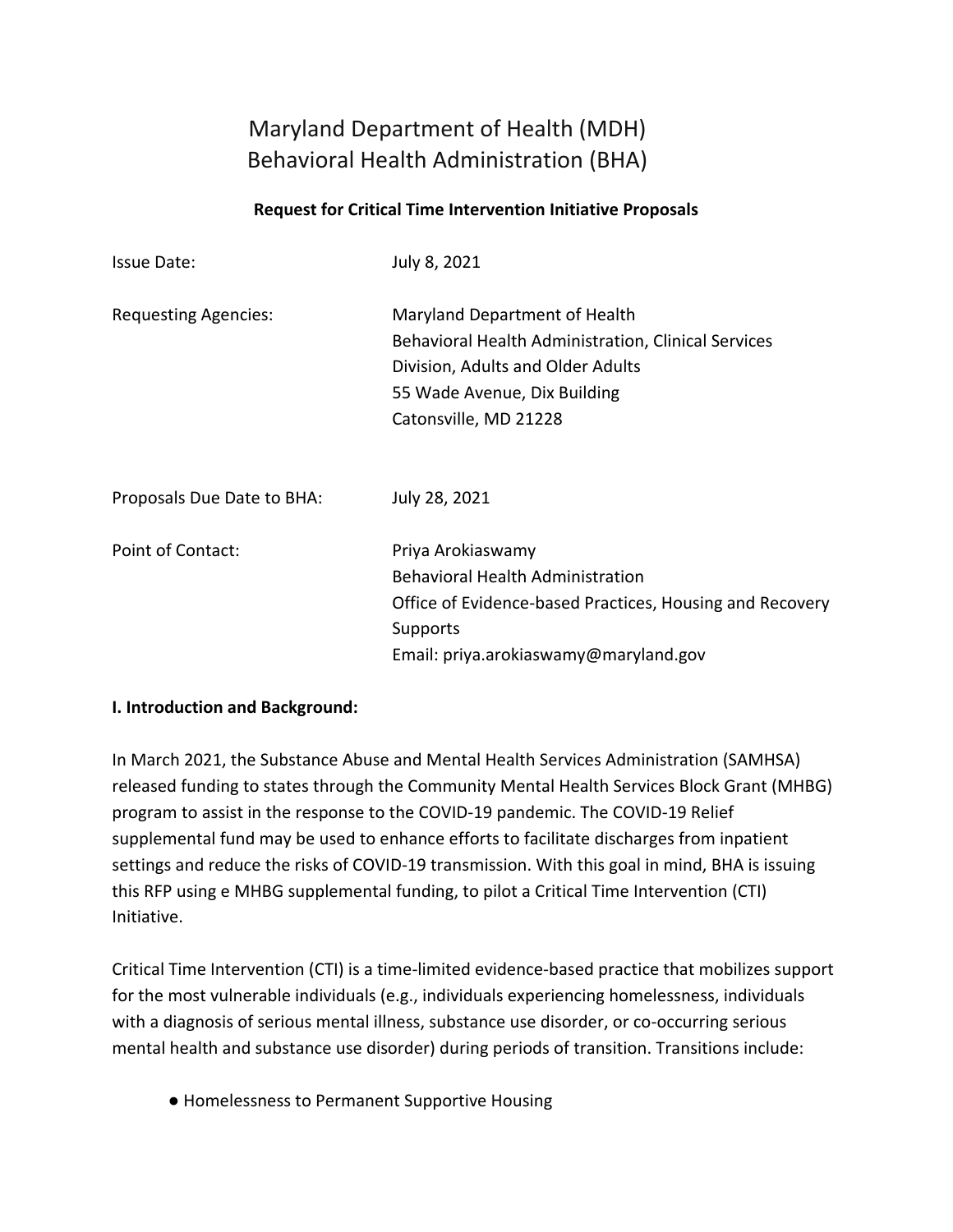- Hospital to Community
- Residential Rehabilitation Programs (RRP) to Permanent Supportive Housing
- Jail/Prisons to Permanent Supportive Housing
- Residential Substance Use Disorders (SUD) Treatment Services to Permanent
- Supportive Housing
- Nursing Home to Community

CTI facilitates community integration and continuity of care by ensuring that a person has enduring ties to their community and support systems during these critical periods. The CTI transition for this pilot is from State Psychiatric Hospitals to Community Placements (Residential Rehabilitation Programs, Assertive Community Treatment and Permanent Housing).

The pilot team will serve individuals transitioning out of the following state hospitals:

- Spring Grove Hospital Center
- Springfield Hospital Center
- Clifton T. Perkins Hospital Center
- Eastern Shore Hospital Center

*The CTI specialist assigned to Springfield may be asked to assist with individuals transitioning from the Thomas B. Finan Center, as capacity permits.* 

**Target Population:** Individuals between the ages of 18 and 64, with voluntary legal status who are transitioning to RRP, Assertive Community Treatment (ACT) with housing, or to reside with family. *Based on the relative needs of individuals transitioning and the operational capacity of the team, BHA may opt to expand the target population.* 

**Staffing Pattern**: CTI Team Leader, 4 CTI Specialists and 2 Certified Peer Specialists

### **II. General Requirements**:

BHA is seeking local jurisdictions through a Core Service Agencies (CSAs) or Local Behavioral Health Authority (LBHAs) interest in developing a CTI team. BHA will review the plan and decide which jurisdiction to issue the funding to. The local jurisdiction will need to issue an RFP to select the provider and provide a Scope of Work for review.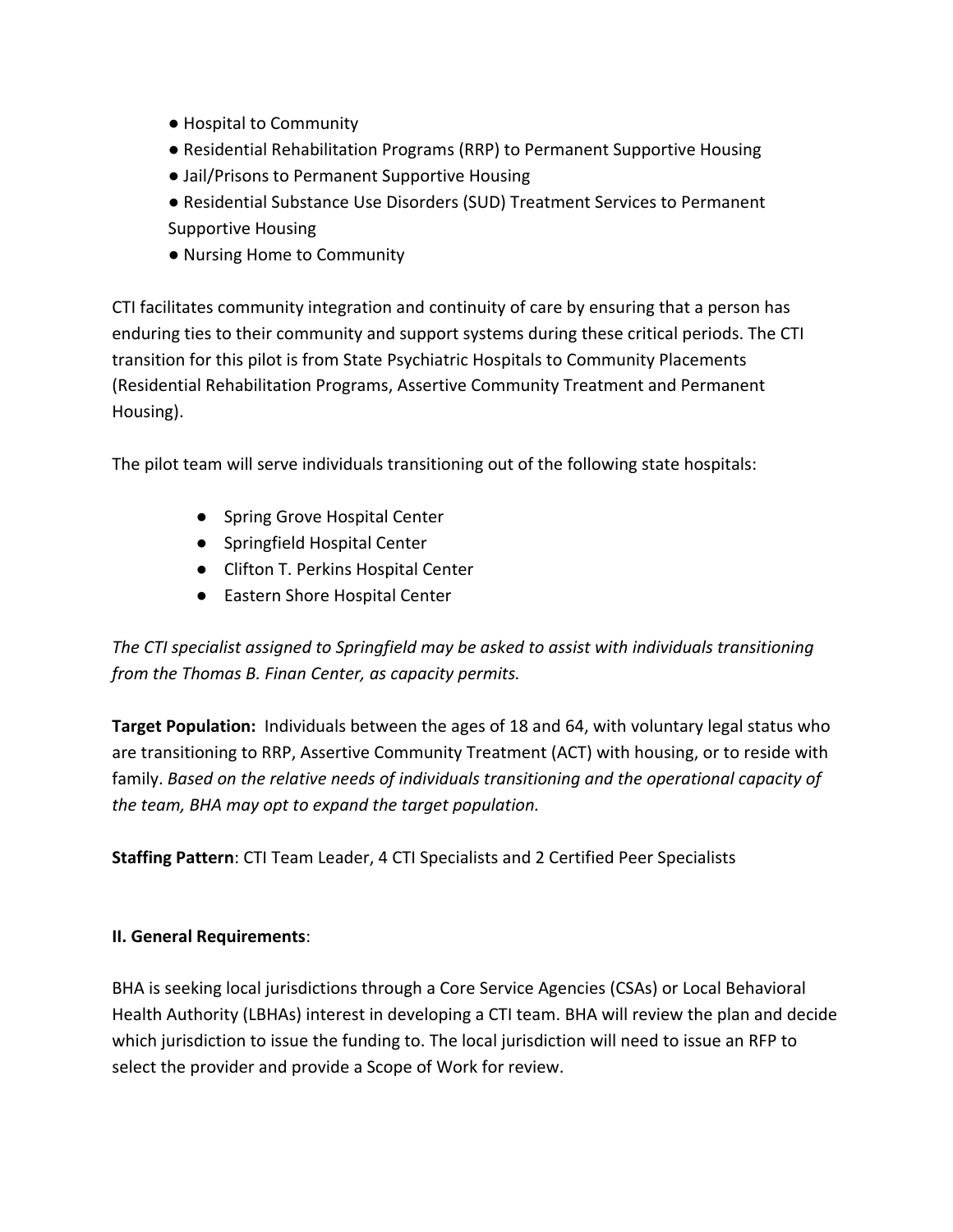Funding is intended to assist individuals in the state psychiatric hospitals transitioning into the community. Grant funds may not be used to replace or supplant funding for behavioral health services that would otherwise be reimbursable through the fee-for-service Public Behavioral Health System or were previously funded with state or local funds.

Proposals shall be aligned with the mission and vision of the Behavioral Health Administration.

*Mission: The BHA will, through publicly-funded services and supports, promote recovery, resiliency, health, and wellness for individuals who have or are at risk of having emotional, substance-related, addictive and/or psychiatric disorders to improve their ability to function effectively in their communities.*

*Vision: Improved health, wellness, and quality of life for individuals across the life span through a seamless and integrated behavioral health system of care.*

### A. **Provider Eligibility**

Providers must:

- 1. Have experience working with individuals with a serious mental illness and/or co-occurring disorder (serious mental illness and substance use disorder), who are forensically involved and who are transitioning out of a state psychiatric hospital;
- 2. Have experience with applying for benefits including but not limited to Social Security disability benefits, Supplemental Nutrition Assistance Program (SNAP), Temporary Disability Assistance Program (TDAP) and Medical Assistance;
- 3. Have experience providing case management services; and
- 4. Be able implement this proposal by hiring a full CTI team as prescribed by the RFP within 60 days of notice of award.

### **B. Fiscal Feasibility**

An approved risk assessment must be completed by the CSA or LBHA and submitted to BHA for review along with request for grant funding. See attachment.

### **III. Proposal Format:**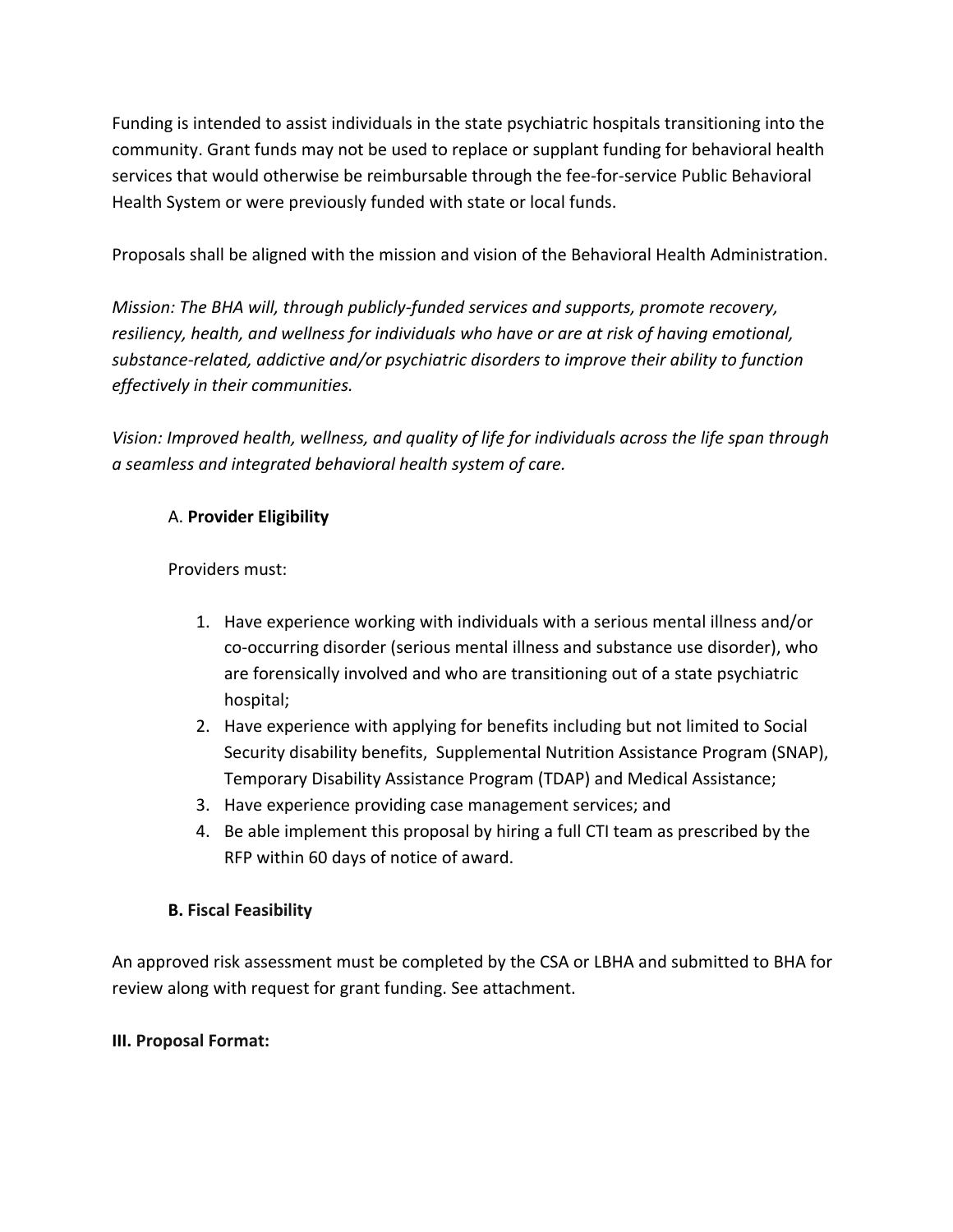Proposals, not to exceed ten (10), single-spaced pages using twelve (12) point Times New Roman font, shall be submitted by the Local Behavioral Health Authority or the Core Service Agency. Proposals exceeding the 10-page limit will not be considered. Two or more jurisdictions or their designee can join together and submit a single integrated proposal. Please use headings that correspond to the evaluation criterion outlined in Section IV. The program budget and performance measures may be submitted as a separate attachment and will not count towards the 10-page limit. Please provide detailed information that addresses all the elements in the evaluation criteria.

# **All proprietary material should be clearly identified as such by the submitter.**

# **IV. Evaluation Criteria:**

- 1. Description of how the CTI team will be assisting individuals transitioning to the community, including assistance while the individual is in the state hospital and when the individual is transitioning to community services. *CTI not only links individuals to mental health, somatic, substance use treatment but also assists an individual in developing natural supports. (Maximum 15 points)*
- 2. Description of provider expertise and organizational capacity to start a new team and new evidence-based practice. *(Maximum 15 points):*
	- Have experience with working with individuals with a serious mental illness and/or co-occurring disorder (serious mental illness and substance use disorder), who are forensically involved and are transitioning out of the state psychiatric hospital;
	- Have experience with applying for benefits including but not limited to Social Security disability benefits, Supplemental Nutrition Assistance Program (SNAP), Temporary Disability Assistance Program (TDAP) and Medical Assistance; and
	- Have experience providing case management services.
- 3. Description of the administrative process including sub-grantee monitoring of contract deliverables, contracting for grant services. Note: if awarded, a copy of the sub- grantee contract and MOU agreements must be submitted to LAA or LBHA within 60 days of the award. *(Maximum 10 points)*
- 4. Submit a clear and concise timeline for the implementation of services. (*Maximum 5 points)*